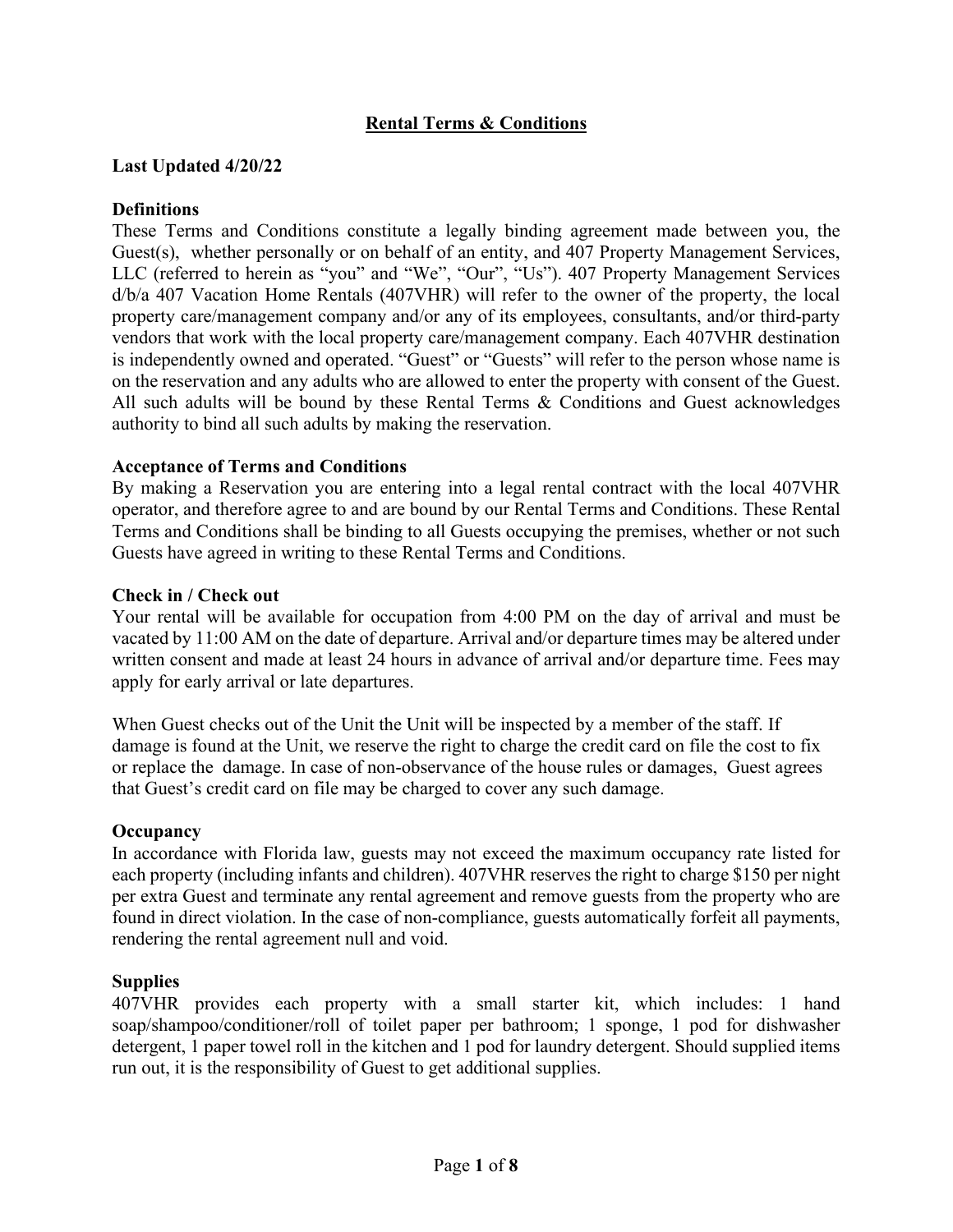## **General**

To guarantee a Reservation, all of the following conditions apply: Full payment of the reservation is due 30 days prior to arrival (including any additional fees such as: Pool & SPA, BBQ, etc.); the primary Guest named must be at least 21 years of age and staying at the property during the rental period.

407VHR is an independent management company that manages privately owned individual rental properties, some within Resort Communities. 407VHR cannot and therefore does not guarantee access to any Resort amenities such as, but not limited to, swimming pools, golf courses, fitness rooms, tennis courts and restaurants. The Guest acknowledges that 407VHR is not liable if access to any such Resort amenities is restricted due to maintenance, resort policies, or any other reason. Guest agrees to abide by all HOA, Resort, Association or Community rules, including but not limited to quiet time, parking rules and no events policies.

Occupancy of RV campers, enclosed trailers and/or tents on the premises is strictly prohibited.

If during the rental period, any law or ordinance is violated, or the property is used for any immoral or unlawful purpose, occupancy will be immediately terminated without refund and Guest(s) will be subject to removal.

All property descriptions given on the website(s) are made in good faith. 407VHR accepts no liability whatsoever for errors or omissions.

## **Taxes**

Florida Law requires that sales tax, tourism tax and occupancy hotel-motel tax be collected on all rentals. Tax requirements are subject to change by state and local taxing authorities. All such taxes shall be paid by Guest(s).

## **Accidental Damage Protection Plan**

In lieu of security deposits, 407VHR applies a mandatory Limited Property Damage Protection Plan to every reservation for your peace of mind, which will be automatically added on your reservation. The fee for this plan will be displayed on your quote prior to your booking.

The Accidental Damage Protection Plan is designed to cover unintentional damages to the rental properties' interior that occur during your stay, provided they are disclosed to 407VHR within 24 hours and prior to check-out. The plan will pay a maximum benefit of \$1,500. Any damages that exceed \$1,500 or are not covered under the plan will be charged to the payment method on file. If, during your stay at one of our rental properties, an Authorized Guest causes any damage to real or personal property of the unit as a result of inadvertent acts or omissions, the Accidental Damage Protection plan will cover the cost of repair or replacement of such property up to a maximum benefit of \$1,500. Intentional damage, theft or gross negligence is not covered and will result in additional charges to the Guest and possible legal action. The Accidental Damage Protection Plan is provided by and administrated by 407VHR and is not a travel or insurance policy.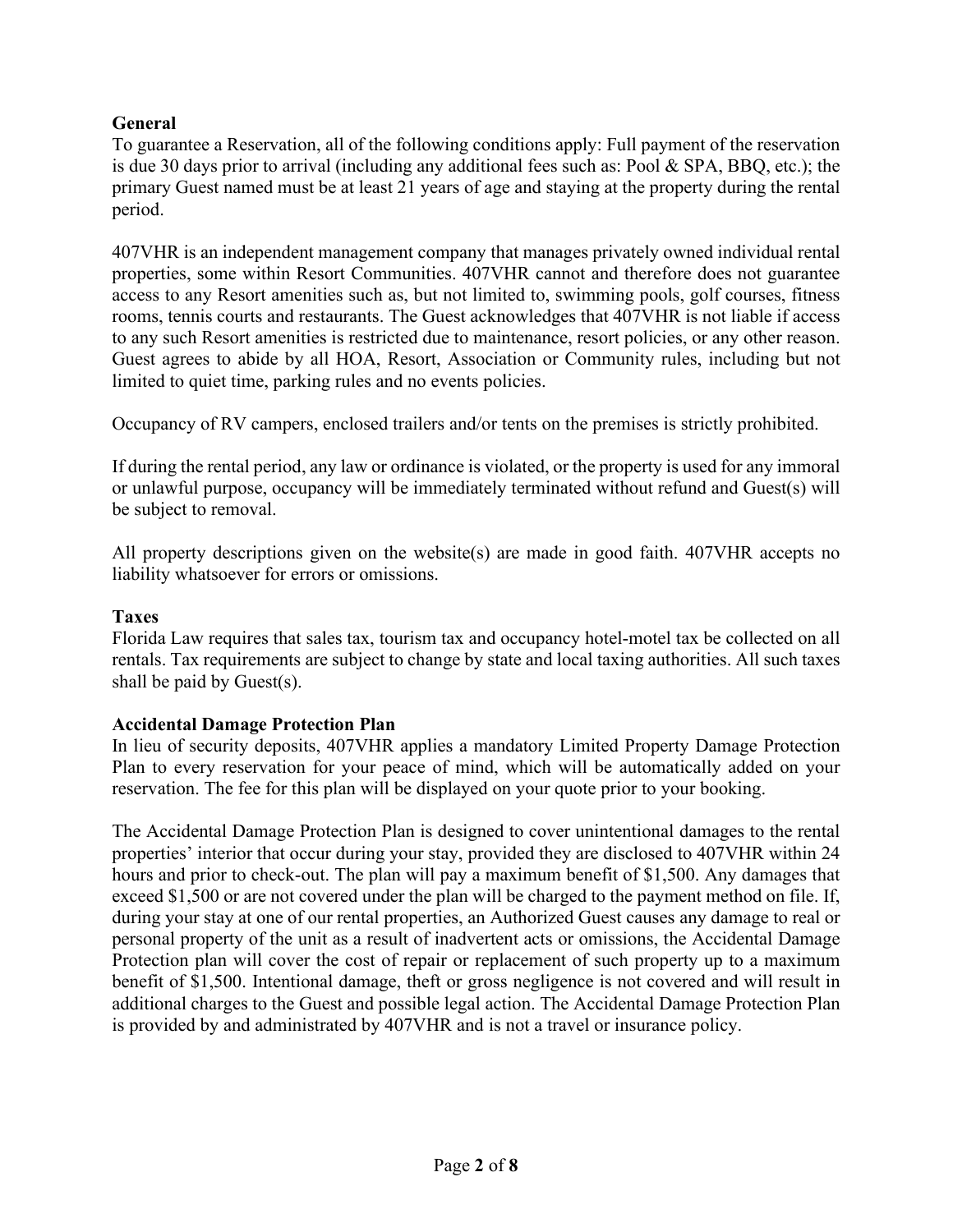### **Housekeeping**

There is no daily housekeeping service provided in the rental rate. Before check-in, the unit will be thoroughly cleaned and inspected by a professional cleaning company. Clean sheets and towels will be available in the unit, per request. Mid-stay cleaning services during your stay can be requested for an additional fee.

#### **Packages (Online Purchases)**

• You may send packages to the home during your stay. If you send it before your check-in date, they may be returned or stolen by someone else. Only choose delivery date after your check-in!

• If the online seller uses USPS, it **will not** get delivered as the Post Office does not recognize vacation homes as regular addresses and the package will be returned to the sender. Amazon, UPS, DHL and FEDEX will leave it at the doorstep at your risk of loss.

• If your package shows delivered and it is not at your doorstep, it may be at the clubhouse. They may charge you a fee such as \$10 per package received. You are fully responsible to provide notice to the delivery company that you want it delivered to your doorstep.

•All risk of loss for Packages is on the Guest(s).

#### **Pool & SPA Policy**

A private pool & Spa may be available on your property. Pool & Spa heating is offered for an additional fee of \$40.00/per day. As is standard in the vacation home rental industry, pool  $\&$  spa heating must be requested and paid for prior to arrival.

#### **Cancellations**

All cancellations must be requested by email by the person whose name is primary on the reservation.

If the Reservation is cancelled 31 or more days prior to the arrival date, the Deposit is refunded minus an 8% Fee to cover any miscellaneous overhead, damages and transaction costs, which Guest(s) acknowledge is reasonable as specific damages and costs would be difficult to quantify. If the Reservation is cancelled less than 30 days prior to the Reservation arrival date, then any amount paid towards that Reservation will be forfeited.

If the balance due remains unpaid 30 days prior to the arrival date, then we reserve the right to cancel the Reservation and any amount paid towards the Reservation will be forfeited.

No refunds will be provided for late arrivals, early departures, or unused days of your rental property Reservation.

We reserve the right to amend, curtail or terminate any rental contract without compensation. In the unlikely event that circumstances necessitate us to change the property confirmed on your Reservation, we will seek to relocate your Reservation to a property of a similar or superior standard within our available inventory. However, if we are unable to find a suitable relocation,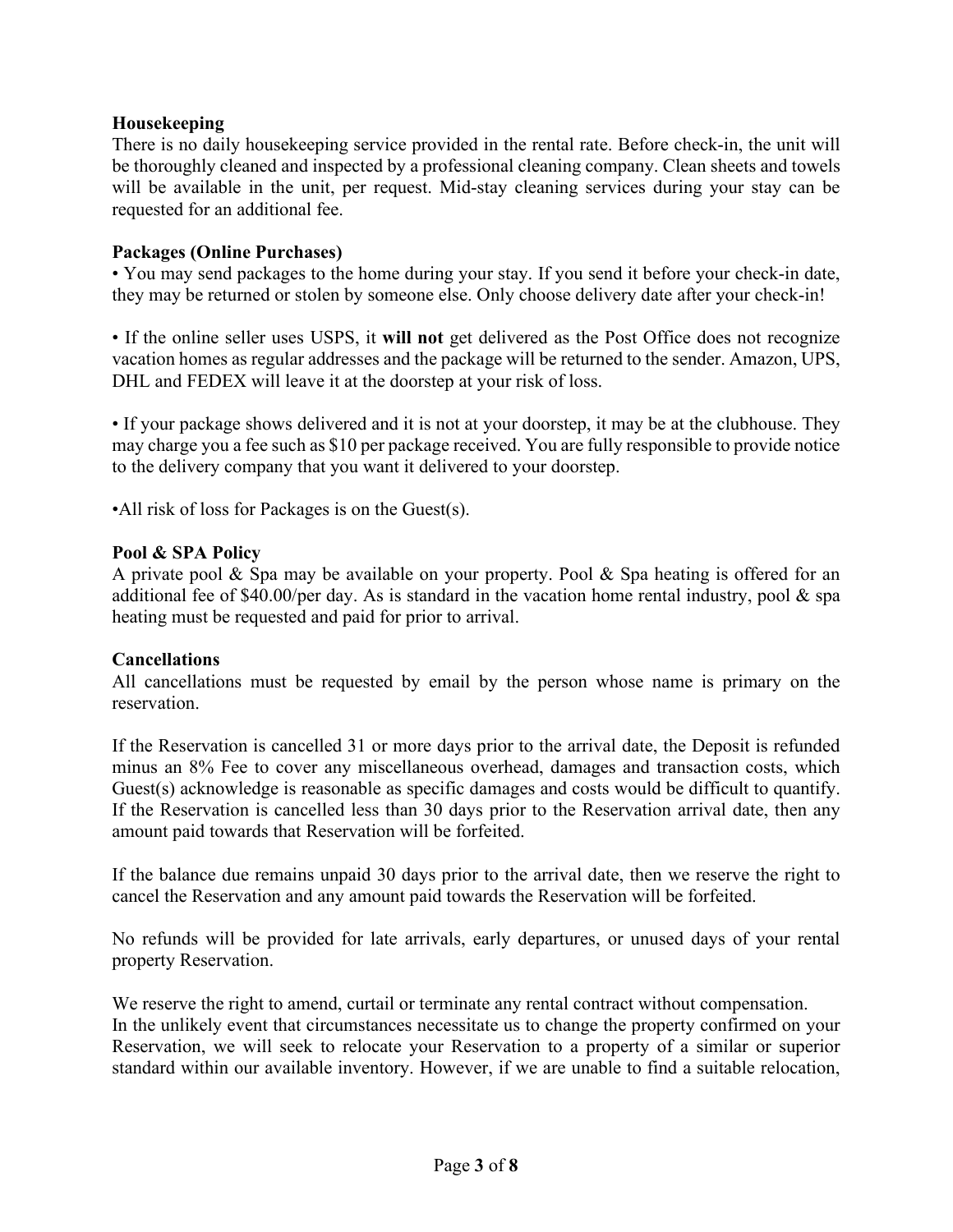we will refund any monies paid (without interest, compensation, or consequential loss of any kind) toward your Reservation.

407VHR accepts no responsibility or liability for any loss or damage or alterations to the terms of this Reservation caused by events beyond its control including, but not restricted to, hurricanes, war, civil commotion, flight delays or cancellations, technical difficulties with transportation, alteration, or cancellation of schedules by carriers, adverse weather conditions, fire, flood, pandemics, industrial dispute, government restrictions, declared states of emergency, or any other event beyond its control.

We recommend that all Guests ensure they have appropriate travel, medical, injury and cancellation insurance coverage prior to travel.

#### **No-Show**

A reservation becomes a No-Show when the Guest who has a guaranteed reservation does not cancel it before the cancellation deadline, and never arrives to claim the reservation on the checkin date.

If Guest does not show for their check-in, within 12 hours after designated check-in time and have not communicated with 407VHR, the reservation will be canceled, and Guest will not be refunded any payments made.

### **Acts of God**

No refunds will be issued for Acts of God (e.g., storms, tornados, hurricanes, etc. as set forth under Cancellations) unless the state or local authorities have issued a mandatory evacuation in a 'Tropical Storm/Hurricane Warning area.' In the event of such an occurrence:

a. Guests will be provided with a partial refund for any unused days in a registered booking.

b. Guests will be provided with a refund for any advanced payments collected/deposited for a registered booking scheduled to begin during a broadcasted mandatory evacuation.

#### **Smoking**

For the comfort of our guests and as dictated by most local laws, all 407VHR properties are NON-SMOKING. Smoking is only allowed in designated outdoor areas. If any evidence is found of smoke or smoking inside the property, there will be a \$600 smoking fee plus all charges related to the cleaning/deodorizing of the property and all items in the property (i.e., carpets, furniture, window treatments, etc.). These charges will be applied to the payment method on file for the Reservation.

#### **Pet Policies**

Unless you have reserved a pet-friendly property, pets are **NOT** allowed inside the property or on the balcony/patio/yard. In a pet-friendly property, the pet fee charge is \$150/per pet (max. 1 dog per unit) plus applicable fees, processing, and/or taxes. If the dog's behavior results in complaints by other guests or neighbors, Guest may be asked to board the dog off property with a veterinarian/shelter/kennel without compensation. Guests are required to clean up after their dog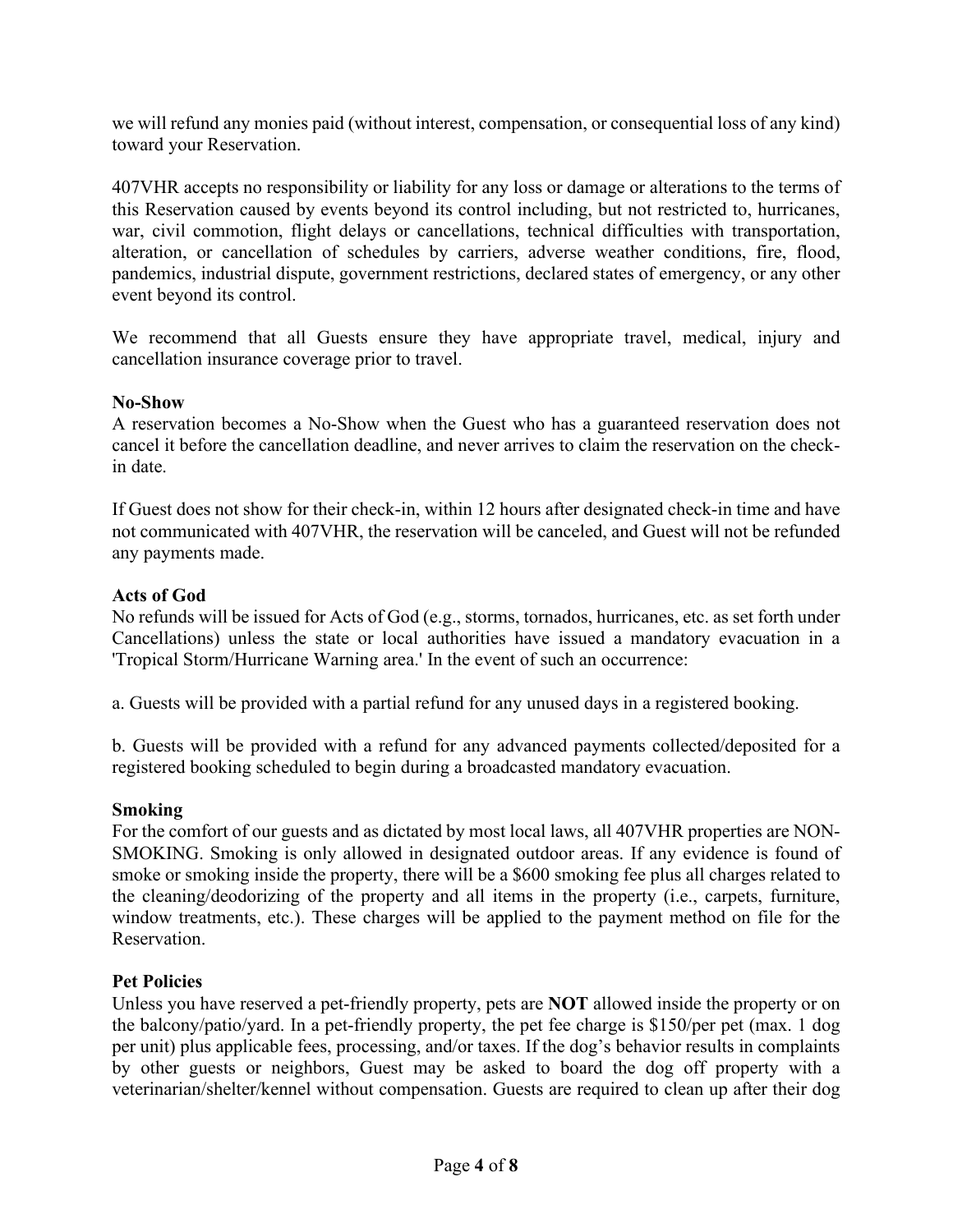inside and outside the property. Dogs are never allowed in the pool or any shared areas or Resort amenities. Cats or any other pets are not allowed in the property. Should a pet be found in any home without authorization, a \$600 violation fee will be charged to the Guests' credit card.

### **Lock-out Charge**

Should you be locked out of your rental residence during office hours, we will make every effort to provide you with a spare key at no charge. However, an after-hours lock-out will result in a \$100.00 charge. There is no guarantee that your property will be equipped with our preferred keyless entry system.

### **Items Left Behind**

If any personal items have been left by the Guest, it is the responsibility of the Guest to pay in advance a \$50 service fee and all estimated costs from the packaging and shipping with tracking number of those items should the Guest request the items be returned to them. We do not accept responsibility for any loss or damages to items that may occur during the transportation or shipping process of any items being returned.

### **Cleaning, Maintenance, Pest Control and Wildlife**

A Cleaning Fee will be applied to each reservation. Towels, sheets, and all linens are inventoried before and after each Guest's stay. Guest will be charged for any damaged or missing items or for stains on carpet, furniture, or walls.

If the property is left in a condition that would require an excessive cleaning, such as empty boxes, un-bagged trash, or leftover food on top of counters, an additional fee may apply.

Many 407VHR destinations have a sub-tropical climate and care must be taken with food that is left uncovered. Uncovered food can attract insects very quickly as well as rodents or wildlife. Any added costs for pest control services incurred for lack of care may be charged to Guest.

The Property has been inspected to ensure no bed bugs are present, so the presence of any bed bugs is presumed to have been caused by Guest, unless Guest provides clear and convincing proof otherwise. Guest must vacate the property immediately without refund and pay for treatment to remove any bed bugs.

Wildlife such as bears, raccoons, opossums, etc. may pose a danger to Guests. Approach all outdoor areas with caution.

By renting a 407VHR vacation rental property, you voluntarily assume all risks related to exposure to COVID-19, or any other infectious disease or variant.

#### **Food**

As per Florida law, we are not allowed to leave open food in the refrigerators or kitchen closets, hence, all food items will be removed after the Guest checks out.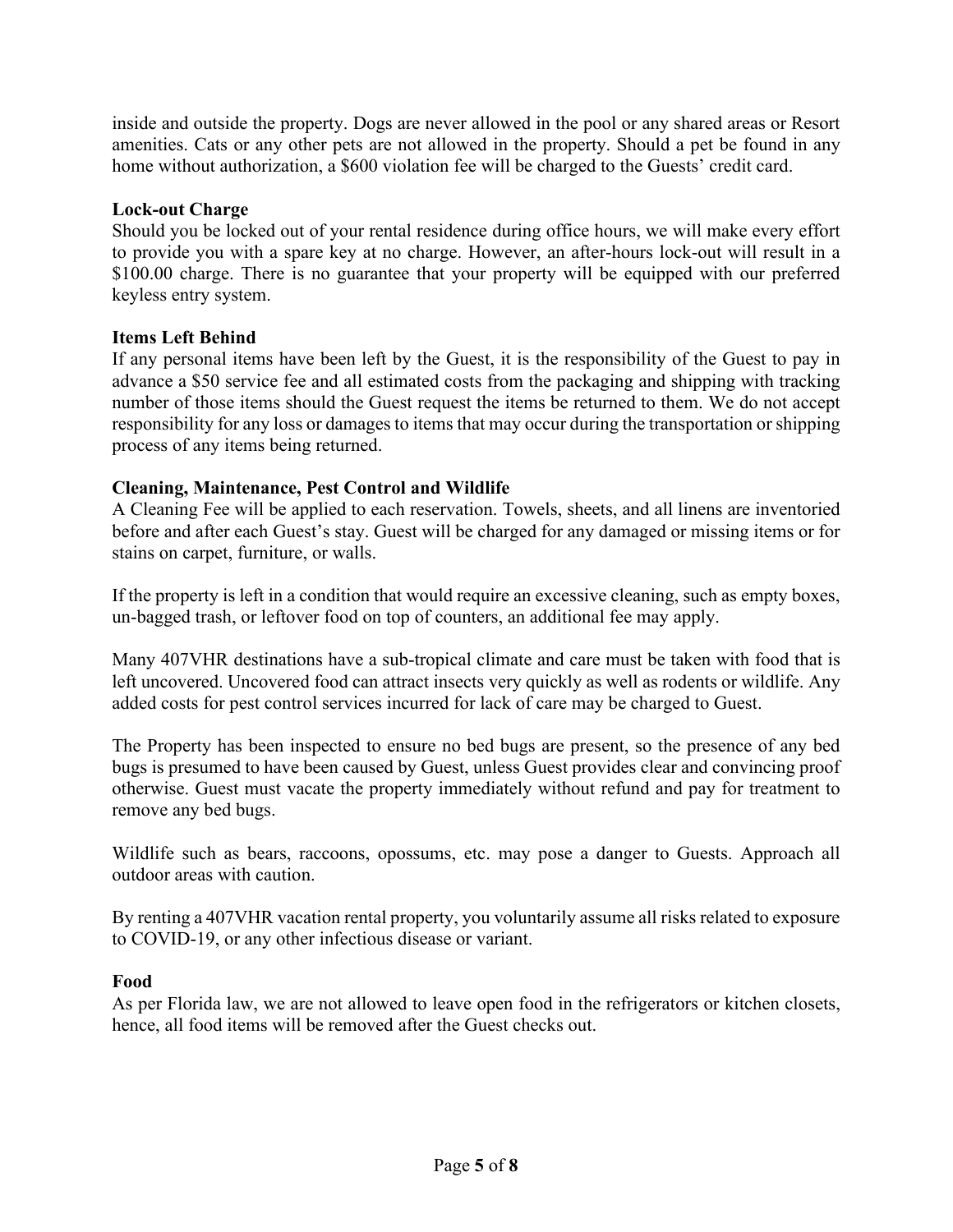## **Trash Disposal**

Please observe trash collection days and place trash in the resort dumpster daily to keep a clean property.

## **Complaints**

In the unlikely event of a problem arising during your stay in one of our vacation rentals, you should contact us immediately and we will seek to resolve the matter within a reasonable period of time. If the problem has not been reported to us within 24 hours of the problem arising, we cannot accept responsibility. Only notice and communications via email or WhatsApp are considered proper. 30-day notice is required before taking any chargeback, litigation, or formal or public complaint actions.

## **Liability**

All properties are privately owned and neither the owners nor we, the management company, accept any responsibility or liability whatsoever for but not limited to personal injury, accidents, loss or damage to personal effects or vehicles during the stay or after departure, or alterations to the terms of this reservation caused by events beyond our control; this includes but is not limited to: war, civil commotion, flight delays or cancellations, adverse weather conditions, fire or flood, or any other reasons as listed elsewhere herein.

Resort and home amenities are used at the Guest's own risk. Guests should exercise caution when using stairs, elevators, showers, bathrooms, kitchens, appliances, and walkways. 407VHR accepts no responsibility for any personal loss, injury, or illness, and shall not be held liable for the personal safety of the Guest(s).

407VHR does not accept liability for equipment failure and/or services in the Property. In the event of failure of equipment, the Guest must notify 407VHR within 24 hours, so that 407VHR may elect to rectify the failure.

407VHR does not accept liability for lost or stolen personal property of the Guest within the Property during the rental period. In the event that property of the Guest is lost or stolen, the Guest should advise the appropriate authority first, and then contact 407VHR to report the lost or stolen items.

The Guest must ensure that minor children are supervised at all times. It is the policy of 407VHR that all children under the age of 18 years are not left in the rental home un-supervised at any time during the rental period. Games, toys, baby furniture/equipment, strollers and cribs are all used at the Guests' own risk.

The Guest understands there is no lifeguard on duty, and that the use of the pool is entirely at the Guest's own risk. Diving, horseplay or running around the pool area is prohibited; no child in the party or adult non-swimmer will use the pool without adequate adult supervision or the supervision of a strong swimmer. The Guest must immediately report any problems with the pool, pool alarms or pool safety fencing. All Guests understand and agree that 407VHR does not accept responsibility whatsoever in the case(s) of accident or illness whilst Guest(s) are on the property.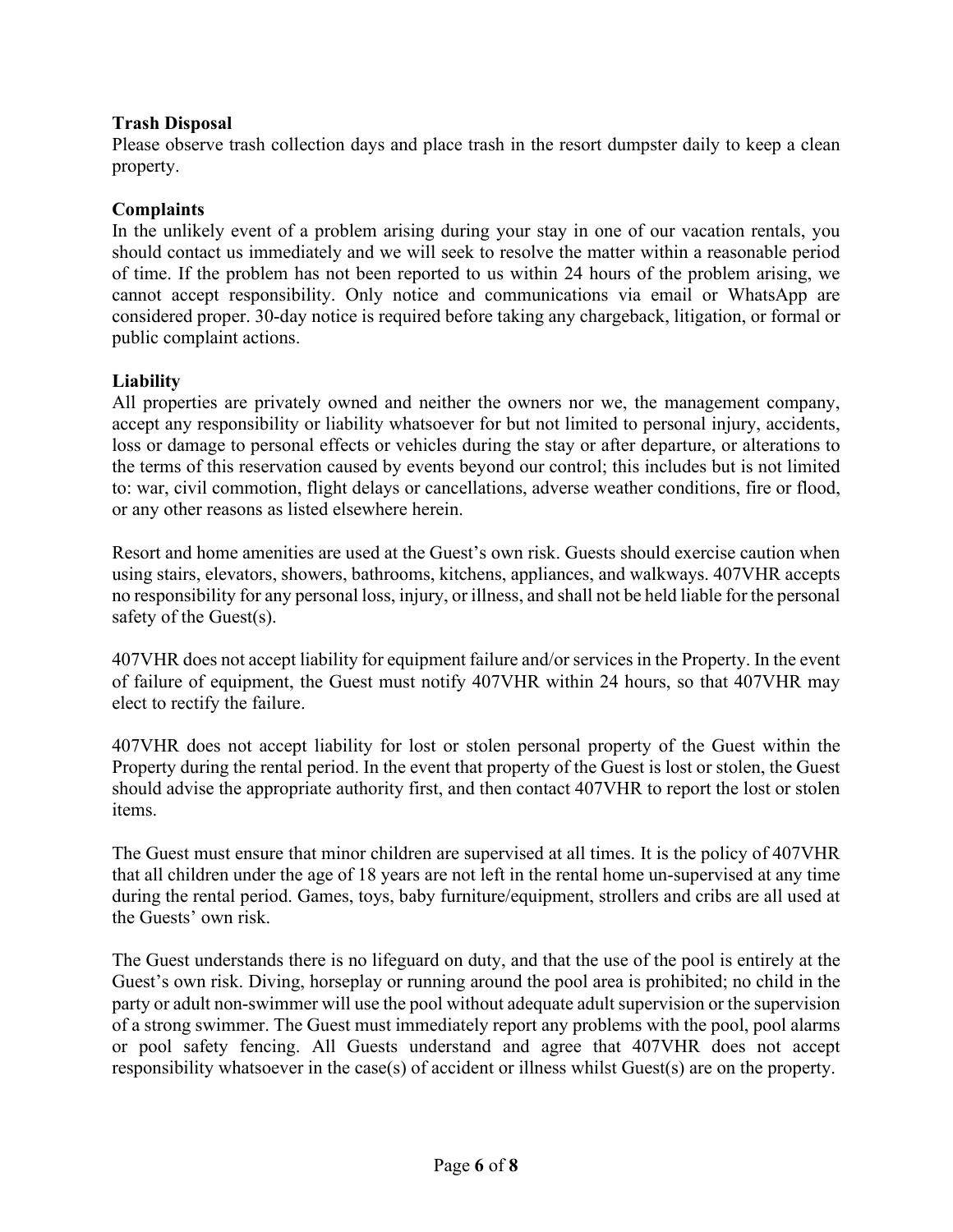407VHR does not accept liability for acts of violence, nature, fire, flood, war, civil disobedience, riot, or other force majeure that may have a deleterious effect on the Guest.

We do not accept any liability for the failure of public supplies such as water, electricity, BBQ, gas, telephone, TV, or internet supplies. Nor for the consequences of the actions or omissions of persons who may supply or control main services, or any action taken in the vicinity of the property reserved, by any authority or persons over which we have no control. We do not accept any liability for the air conditioning system, the pool heater or any household appliance breaking down. We will do our best to rectify any problem as soon as reasonably possible.

The use of the BBQs is at the Guests' own risk and 407VHR does not accept any responsibility for injury of any kind that may arise from the use of BBQs. The Guest takes full responsibility for the connection of gas containers. Guests should always keep children away from BBQs, whether in use or not.

## **Right to Enter**

If necessary, the owner, agent, 407VHR, Property Manager, or their designated vendors may enter the property to inspect or make essential or requested repairs, with reasonable prior notice. The owner or manager will contact guests before entering the property except in the case of an emergency. Regular maintenance personnel, including pool, yard, and cleaning services, shall be allowed to enter at scheduled times. We accept no liability for any loss or damages that may result from the legal and reasonable exercising of such rights.

## **Owner's Closet / Private Property**

Guests agree not to access any Owner's closet, locked storage or areas not expressly meant for guests. Storage areas may contain cleaning supplies and/or items that could be hazardous to children.

## **Subleasing**

Guests **shall not** sublet the property, or assign any of Guest(s)' rights under the reservation to any other person not within Guest's party.

## **Unlawful activity**

Use of illegal drugs, any unlawful activity or creating disturbances to neighbors is prohibited. In the case of such an occurrence, the authorities will be immediately contacted, with Guests automatically forfeiting all payments, rendering the rental agreement null and void and Guest(s) shall be subject to removal.

# **Captions and Section Headings**

The various captions and section headings contained in these Rental Terms and Conditions are inserted only as a matter of convenience and in no way define, limit, or extend the scope or intent of any of the provisions of these Rental Terms and Conditions.

Our failure to enforce any provision(s) of these Rental Terms and Conditions shall not in any way be construed as a waiver of any such provision(s) as to future violations thereof, nor prevent us from enforcing each and every other provision(s). The waiver by a party of any single remedy shall not constitute a waiver of such party's right to assert all other legal remedies available to him/her/it